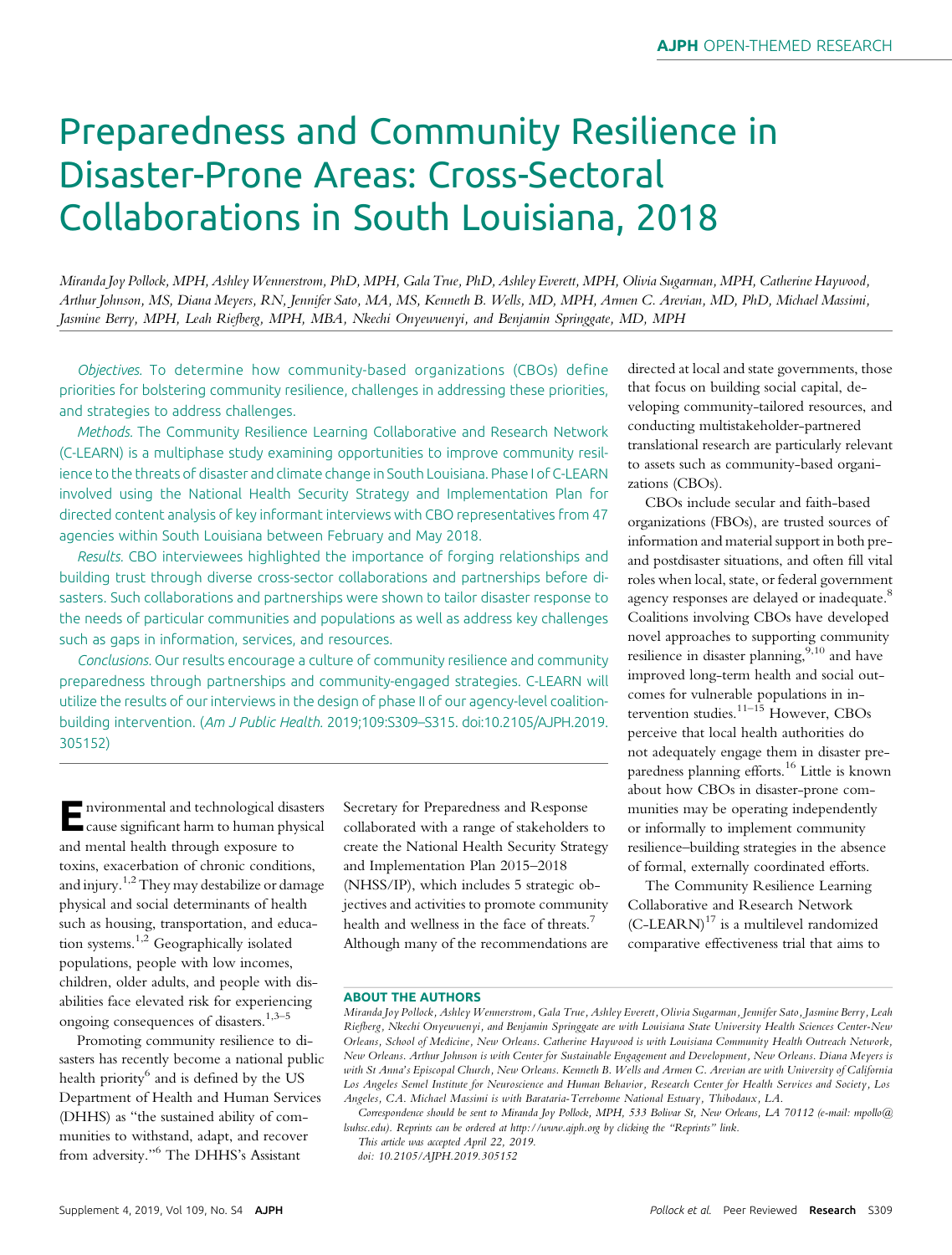build community resilience among disaster-affected communities in South Louisiana. Health and social-community service programs are randomized to community engagement and planning for multisector coalition support or technical assistance for individual program support. Within each arm, the study will randomize individual adult clients to 1 of 2 mobile applications that provide resources on depression, social risk factors, and disaster response, or also provide psychoeducation on cognitive behavioral therapy to enhance coping with stress and mood. C-LEARN employs a community-partnered participatory research (CPPR) approach that promotes equal power, 2-way knowledge sharing, and community involvement in all aspects of the research process.<sup>18</sup>

Phase I of C-LEARN involved a community–co-led assessment of the strengths, needs, current activities, and challenges that CBOs face in promoting disaster preparedness and community resilience. We highlight themes from in-depth interviews with CBO representatives that illustrate how agencies' current activities align with NHSS/IP recommendations. These results may inform how CBOs in other disaster-prone areas can enhance preparedness and community resilience.

# **METHODS**

We conducted key informant interviews with CBO representatives in South Louisiana between February and May 2018. The C-LEARN Leadership Council, an active and engaged group of community and academic leaders who are experienced in mental health, disaster exposure, and community resilience, nominated and recruited interview participants. The Leadership Council codeveloped and refined a semistructured interview guide (Appendix A, available as a supplement to the online version of this article at<http://www.ajph.org>) that included questions on the following: interviewee, agency, and client demographics; services offered; partnership or network involvement; agency and individual disaster-related experiences; and agency use of technology.

Eligibility criteria for participation included being aged at least 18 years and being a current employee or volunteer at a CBO focused on health, social services, or community development. We contacted nominees by e-mail and requested to schedule an interview by phone or in person. Nonresponders were contacted by phone and e-mail approximately 1 week later, and a final e-mail was sent 3 weeks after initial contact. Participants were not compensated for their participation in this phase of the study. Interviewers included an academic physician with experience in CPPR, 2 masters-level study coordinators, and 3 public health graduate students. All interviews lasted approximately 1 hour. Interviews were audio-recorded and transcribed. When 2 people represented 1 CBO, demographics for each individual were recorded separately but interview content was analyzed collectively.

We analyzed transcripts by using a directed content analysis approach, $19$  which uses existing theory or previous research to identify and define key concepts as initial coding categories.<sup>20</sup> We used this approach with the NHSS/IP Strategic Objective 1 (Build and Sustain Healthy, Resilient Communities) as our guide to focus analysis because of its shared scope with our research.

Members of the research team (M. J. P., J. B., L. R., N. O., B. S., A.W., and G. T.) independently read a diverse set of roughly 10% of transcripts and met to create preliminary codes. We applied this codebook to a larger set of 24% of transcripts, which were coded by a primary and secondary coder, to calculate and discuss percentage agreement. We then revised the codebook accordingly until it was considered comprehensive and accurate. The entire data set was then coded by 3 primary coders (M. J. P., J. B., and L. R.) by using ATLAS.ti Version 8 (ATLAS.ti Scientific Software Development GmbH, Berlin, Germany). Analytical memos were written while coding each interview. Using the memos and coding output, we identified key themes present in these interviews and direct quotes to highlight these themes. In the next section, we report on themes from these interviews as related to NHSS/IP Strategic Objective 1 priorities, challenges to addressing these priorities, and recommendations to address these challenges.

# RESULTS

We invited 67 people to participate; 53 responded, and 48 were interviewed. Participants represented 47 agencies that provided the following services:

- Primary care,
- Housing and homelessness services,
- Social services and advocacy.
- Faith-based services (those that aim to meet the spiritual, social, and cultural needs of FBO members),
- Consulting,
- Funding, and
- Education.

Agency representatives that did not respond or declined to participate were not widely different from those who did. There was representation from 12 Louisiana parishes (counties), with almost half (46%) from Orleans Parish and roughly one quarter (26%) from the Baton Rouge area. See Table 1 for interviewee demographics.

Respondents described current activities and priorities related to building community resilience in disaster-prone areas of South Louisiana. Key themes related to bolstering resilience included (1) maintaining continuous, effective communication and yearround network building with other agencies; (2) forging predisaster strategic partnerships with individuals and organizations that recognize and value the need for planning for a community's unique needs; (3) providing appropriate education and training; and (4) building an integrated system that enables rapid disaster response. The relationship between key themes and the NHSS/IP is described in the next paragraphs, with participant-reported challenges to addressing these priorities and recommendations to address challenges.

The first key theme, maintaining continuous, effective communication and yearround network building, aligns with NHSS/ IP Priority to Build and Sustain Healthy, Resilient Communities 1.1 (Encourage social connectedness through multiple mechanisms to promote community health resilience, emergency response, and recovery). Interview participants described the importance of having reliable connections in place to enable communication during disaster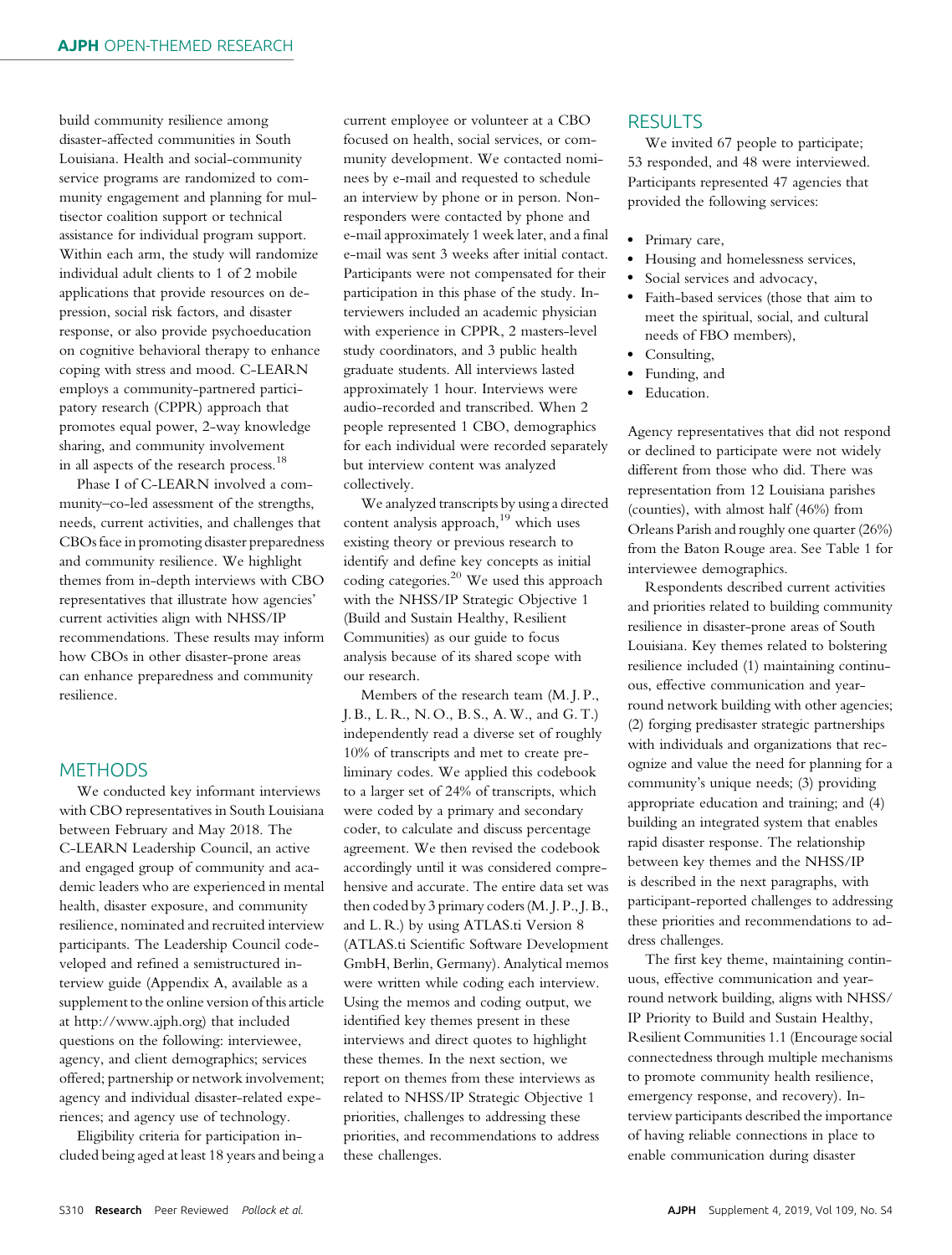### TABLE 1—Demographics of South Louisiana Community-Based Organization Interviewees, February–May 2018

|                                  | No. (% of Total) |
|----------------------------------|------------------|
| Gender                           |                  |
| Female                           | 32 (67)          |
| Male                             | 16 (33)          |
| Race/ethnicity                   |                  |
| White                            | 27 (56)          |
| African American                 | 12 (25)          |
| Asian                            | 4(8)             |
| Hispanic/Latino                  | 2(4)             |
| Two or more races                | 2(4)             |
| American Indian or Alaska Native | 1(2)             |
| Age categories, y                |                  |
| $21 - 30$                        | 6(13)            |
| $31 - 40$                        | 4 (8)            |
| $41 - 50$                        | 16 (33)          |
| $51 - 60$                        | 11(23)           |
| $61 - 70$                        | 10(21)           |
| $71 - 80$                        | 1(2)             |
| Did not specify                  | 4 (8)            |
| Job levels                       |                  |
| Agency leadership                | 28 (58)          |
| Agency managers                  | 9 (19)           |
| Frontline service providers      | 7(15)            |
| Did not specify                  | 4 (8)            |

response among and between agencies and the community members they serve. They also emphasized that agency staff and community members be in communication with their networks year round, or create new networks to be aware of available resources during a disaster. One participant elaborated,

I don't think we have recognized how important it is to have year-round connections, but it's something that we have actually started to develop. We're working on a calendar to bring the organizations together at least quarterly and to be very intentional about meeting about disasters.

Additional strategies identified by respondents included

- Communicating with and making action plans with city officials and state and local government,
- Helping clients formulate disaster preparation plans that account for many types of disasters (e.g., tornado, hurricane, flood, active shooter),
- Sharing information through multiple channels,
- Tailoring messages to each person's needs (e.g., using newsletters, social media, neighborhood Web sites, apps, phone calls, text messages, and word of mouth), and
- Having trained social workers and physicians available to actively listen to people's experiences and needs before, during, and after a disaster.

One participant commented on the efficacy of appropriately trained professionals by saying,

Having access to teams of social workers has got to be the root for disaster stuff. A specialty in social work for disaster work would be ideal, because you would probably be a lot more effective long-term in understanding . . . .

Challenges to maintaining seamless communication during a disaster included a lack of financial resources, personnel, or time to respond to clients' specific needs. Another challenge was the difficulty of ensuring that all community members have received important disaster-related messages. One interviewee stated that agencies should

. . . be really picky about issues of equity when looking at communications to make sure that things are communicated well, and that they speak to everybody in a community if it's a very diverse neighborhood . . . .

To address communication challenges, interviewees encouraged coalition building before disaster strikes. One participant commented,

Even though people have a general sense of preparing for a disaster, when they [disasters] actually come, things happen unexpectedly that we're not really prepared for. . . . Creating these coalitions on the ground, first hand, before disasters happen, is a great way to make sure things are organized.

The second key theme, forging predisaster strategic partnerships with individuals and organizations that recognize and value the need for planning for communities' unique needs, aligns with NHSS/IP Priority to Build and Sustain Healthy, Resilient Communities 1.2 (Enhance coordination of health and human services through partnerships and

other sustained relationships). Interviewees identified that establishing relationships with organizational partners can help in long-term recovery and resilience planning and that bringing partners together who have reliably filled specific roles in the past can fill gaps in resource generation and distribution during a disaster. One participant highlighted their CBO's ability to serve their community's unique needs by saying,

They [community members] know that we can be relied on or have been relied on oftentimes as the provider of last resort in the past for many people who have had either problems with affordability or transportation or something like that . . . [they] could always rely on receiving services from us.

Another participant explained their approach to forging partnerships:

We approach any potential community partners with a framework of support and with the framework of working together. We're not competing. We share resources. We invite them to our events and we show up at theirs, and we show them that we're here to collaborate and not duplicate or replicate or replace.

Some challenges around forging partnerships were lack of knowledge about how to prioritize needs and which agencies provide specific resources (e.g., safe spaces, locations for relief specialists to work, bilingual staff) and lack of volunteer management and sufficient cultural humility training among volunteers. One participant described the importance of ensuring volunteer sensitivity by saying,

One thing that was important for us was . . . explaining to volunteers that this event is not about you. You may not take pictures of the families with their pile of rubble in front of their house; that's not what we are here to do. We are here to go in, help them, and be really cognizant of their needs and their state of mind.

To combat some of these challenges, interviewees recommended upkeep of referral lists, prioritizing monetary (rather than material) aid distribution, storing electronic medical records on multiple servers and in other states, and partnering with a wide variety of agencies including FBOs, nonprofits, academic institutions, hospitals, police, public health services, neighborhood associations, and government agencies. One participant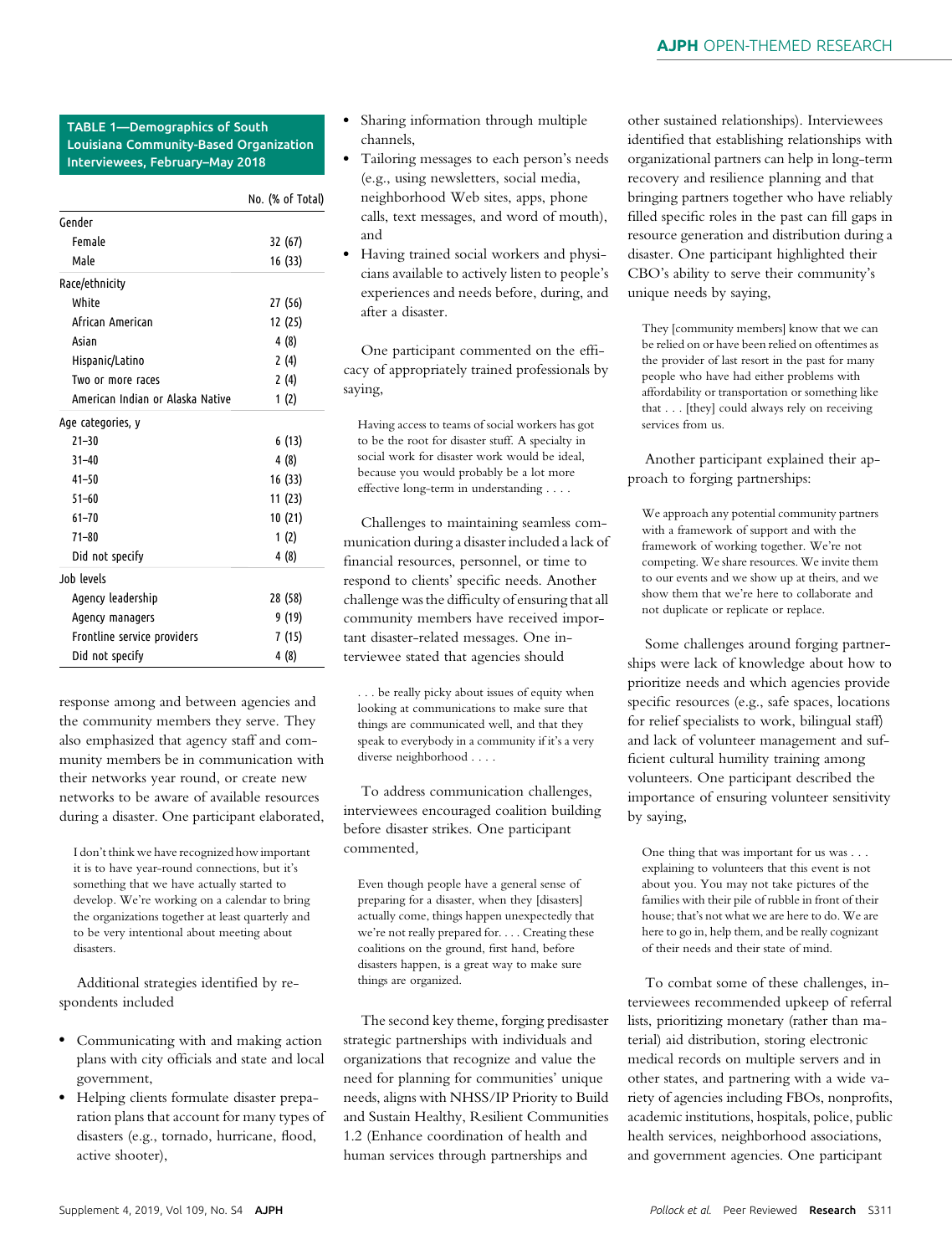described utilization of unique partnerships by saying,

We kind of work with the churches and work with different groups that are designed to help not only people come back in their homes, but help them stay in their homes.

The third and fourth key themes align with NHSS/IP Priority to Build and Sustain Healthy, Resilient Communities 1.3 (Build a culture of resilience by promoting physical, behavioral, and social health, leveraging health and community systems to support health resilience, and increasing access to information and training to empower individuals to assist their communities following incidents).

Within the third key theme, providing appropriate education and training, participants described a need for community education on the following topics: preparing for and recovering from disasters, the functionality and importance of levees and drain cleaning, and policy-level change and advocacy. One CBO participant elaborated:

. . . helping the community to understand . . . some of the salient issues of disasters and flooding and hurricanes and tropical storms. Like why we need to have the levees. . . . Why are these things important? Why do we need to advocate to make sure that we find ways to keep the flooding off our streets as best we can?

Within the fourth key theme, building an integrated system that enables rapid disaster response, participants expressed that a disaster-resilient culture is determined in part by how quickly government agencies, volunteers, and workers in construction, mental health, and legal sectors are able to respond to disasters.

Many challenges were named to providing education and building a culture of resilience, including

- A lack of disaster preparation messaging to community members, organizations, and FBOs;
- A lack of ability to train local, trusted community members and leaders (as opposed to outsiders);
- <sup>d</sup> A lack of knowledge of services available in disaster scenarios (e.g., mental health, social services, partnerships, resources for people who are incarcerated or differently abled);
- Cost of hurricane-proofing homes;
- The effects of disaster on their agency (e.g., loss of office space, staff displacement);
- The effects of civil maintenance systems (e.g., zoning, permitting, building codes) on disaster-prone individuals and communities;
- Disappearing infrastructure and economic opportunity in low-lying areas;
- Displacement because of climate change– mitigation efforts.

One participant described how disasters and disappearing infrastructure are related to community resilience:

Then you've got 2015, when it's post-BP oil spill, and a large percentage of our tribal members work in either the oil and gas fields or in fisheries, and both of those industries plummeted. . . . We had calls from tribal elders that are living on fixed incomes and they're going, "I supplemented my income by fishing," or "I supplemented my food stamps by fishing and shrimping, to put food on the table for my family, and couldn't do that." So, we've had a large number of stressors. . . . That's a lot for people to go through. We can all talk about how resilient people are, but at some point, it does get to you.

Challenges surrounding creating a disaster-resilient culture were especially well described by one participant:

Our house, we've spent a lot of money making it hurricane-proof. We've got shutters, we've got solar, gas generator, natural gas generator. . . . But also, poor folks can't afford that kind of thing. So, there are no really easy answers to [climate change] mitigation. One of the facts of life in South Louisiana is that it's going to be underwater. And we're spending most of our efforts helping people prepare for the fact that the place they love is going to be underwater.

Although many challenges exist to creating a disaster-resilient culture, interviewees provided several strategies to address these complex challenges. One recommendation was to detect deficits apparent from past disasters, then offer trainings in those areas. Some recommended trainings and resources were the Coastal Protection and Restoration Authority online Flood Risk and Resilience Viewer, $^{21}$  mental health first aid, and exercises in response, trauma, and disaster management. One participant described implementation of such trainings by saying,

When there's not an event happening, we're planning for one. We take a look at what the highest risks are for our state, and then develop workshops and trainings and meetings to try and address and better respond to, and recover from whatever those are that we identify.

Participants repeatedly cited communityengaged strategies to address the aforementioned structural challenges. Examples of such community engagement were gathering neighborhood teams to clean street catch basins to reduce flooding, posting in church bulletins, using multilanguage materials, and collaborating with Indigenous communities. One agency described their work with Indigenous communities by explaining,

We're working with a number of tribal communities, tribal nations, along the coast of Louisiana . . . on how they are going to respond and adapt to what's happening to their communities because of sea level rise and weather change. And so, we're working to help them keep what is important about their community and build a system so that they could do self-care. . . . We're building local capacity for capability.

Further strategies were ensuring that city and statewide disaster plans are compiled and readily available to the public, funding home elevation in areas facing recurrent flood risks, and bolstering preparedness among staff at their agencies. One participant shared,

For us, it's making sure we are prepped, that all of our staff know what to do. . . . We're prepping from A to B, not only with community members, but with our staff.

Theme alignment with NHSS/IP is further described in the box on pages S313–S314 and Appendix B (available as a supplement to the online version of this article at [http://www.](http://www.ajph.org) [ajph.org\)](http://www.ajph.org).

# **DISCUSSION**

In this article, we highlight how community perceptions of the activities and priorities of CBOs in a disaster-prone area serve as lenses through which to consider strategies endorsed by NHSS/IP. Many of the CBO interviewees do not specialize in disaster management, yet they have first-hand experience in disaster response after Hurricanes Katrina and Rita, the BP Oil Disaster, and the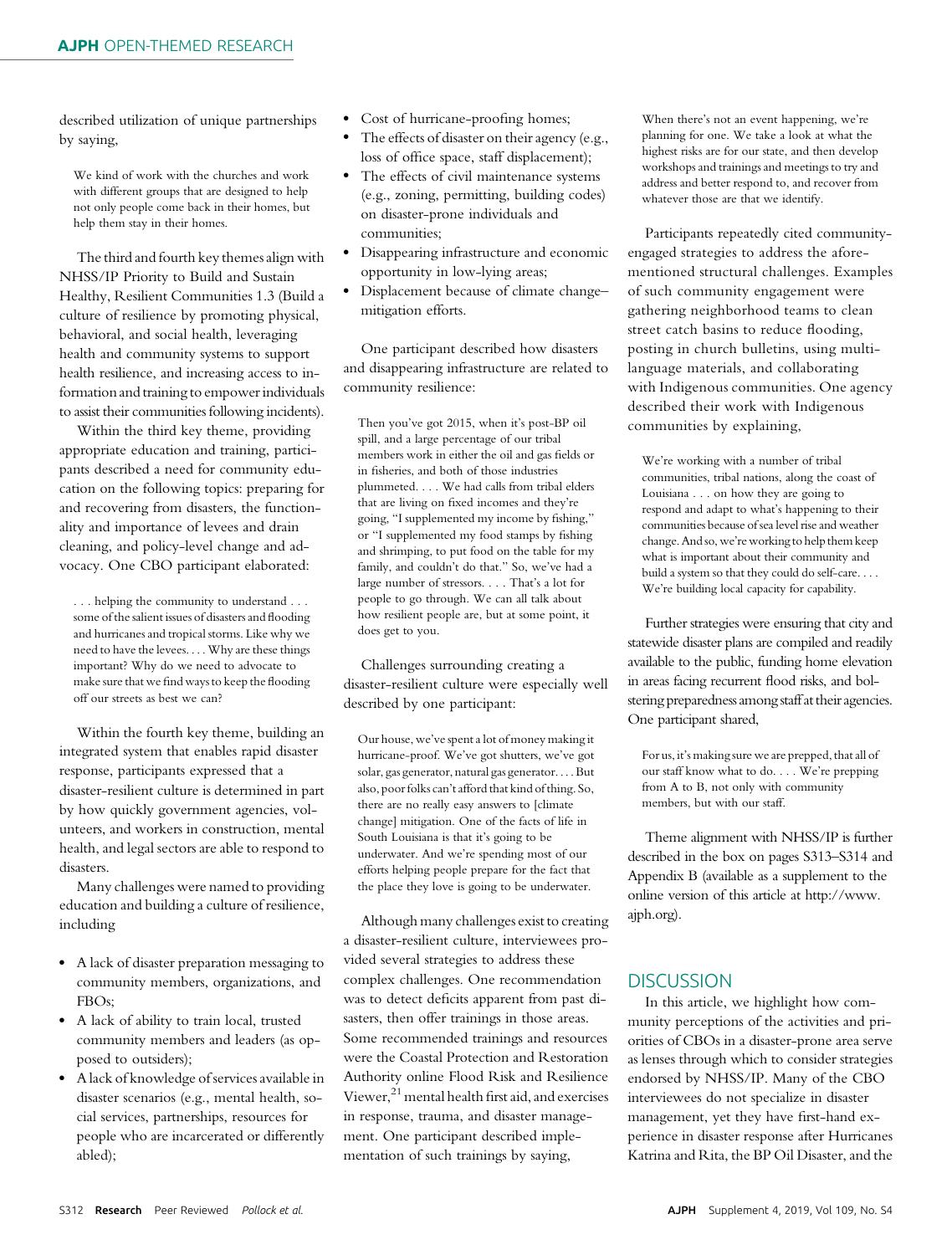## SOUTH LOUISIANA COMMUNITY-BASED ORGANIZATIONS'KEY THEMES TO BOLSTERING RESILIENCE AND ALIGNMENT OF ACTIVITIES WITH THE NATIONAL HEALTH SECURITY STRATEGY AND IMPLEMENTATION PLAN, FEBRUARY–MAY 2018

Current Activities and Priorities Challenges to Accomplishing Priorities Strategies to Address Challenges NHSS/IP Priority to Build and Sustain Healthy, Resilient Communities 1.1 Encourage social connectedness through multiple mechanisms to promote community health resilience, emergency response, and recovery. Theme 1: Maintaining continuous, effective communication and year-round network building Reliable connections in place year-round to enable communication for disaster response between agencies Agencies not having the financial resources, personnel, or time during a disaster to respond to clients' specific needs Create coalitions between agencies on disaster management before disaster strikes Communicate with and make action plans with city officials, and state and local government Reliable connections in place year-round to enable communication between agencies and the community members they serve Difficulty ensuring that all members of communities have received important disaster-related those communication channels to each person's needs messages Share information through multiple channels, and tailor Difficulty retaining mental health professionals Help clients formulate a disaster preparation plan that accounts for many types of disasters Have trained social workers and physicians available to actively listen to people's stories and needs NHSS/IP Priority to Build and Sustain Healthy, Resilient Communities 1.2 Enhance coordination of health and human services through partnerships and other sustained relationships. Theme 2: Forging strategic partnerships before a disaster strikes with individuals and organizations that recognize and value the need for planning for a community's unique needs Agencies establishing relationships with Lack of knowledge of who can provide Partner with FBOs, nonprofits, academic institutions,

| Agencies establishing relationships with<br>organizational partners can help in<br>long-term recovery and resilience planning                                              | Lack of knowledge of who can provide<br>specific resources                                        | Partner with FBOs, nonprofits, academic institutions,<br>hospitals, police, public health services, other<br>community-based services, neighborhood associations,<br>and government agencies before a disaster strikes |
|----------------------------------------------------------------------------------------------------------------------------------------------------------------------------|---------------------------------------------------------------------------------------------------|------------------------------------------------------------------------------------------------------------------------------------------------------------------------------------------------------------------------|
|                                                                                                                                                                            | Lack of volunteer management<br>Lack of sufficient cultural humility training among<br>volunteers | Maintain updated referral lists                                                                                                                                                                                        |
| Bringing historical partners together who have<br>reliably played specific roles in the past can fill<br>gaps in resource generation and distribution<br>during a disaster | Lack of knowledge of how to prioritize needs                                                      | Prioritize monetary aid distribution (contrary to material<br>aid)<br>Store electronic medical records on multiple servers and<br>in other states                                                                      |

NHSS/IP Priority to Build and Sustain Healthy, Resilient Communities 1.3

Build <sup>a</sup> culture of resilience by promoting physical, behavioral, and social health; leveraging health and community systems to support health resilience; and increasing access to information and training to empower individuals to assist their communities following incidents.

| It is necessary to educate the community on general<br>preparing for and recovering from disasters, the<br>functionality and importance of levees and drain | Lack of disaster preparation messaging to community<br>members, organizations, and FBOs<br>Ability to train local, trusted community members | Detect deficits apparent in past disaster scenarios,<br>then offer trainings on those deficits<br>Utilize community engagement in education efforts |
|-------------------------------------------------------------------------------------------------------------------------------------------------------------|----------------------------------------------------------------------------------------------------------------------------------------------|-----------------------------------------------------------------------------------------------------------------------------------------------------|
| cleaning, and policy-level change and advocacy.                                                                                                             | and leaders (as opposed to outsiders)                                                                                                        |                                                                                                                                                     |
|                                                                                                                                                             | Cost of hurricane-proofing homes<br>The effects of civil maintenance systems (e.g., zoning,                                                  |                                                                                                                                                     |
|                                                                                                                                                             | permitting, building codes) on disaster-prone                                                                                                |                                                                                                                                                     |
|                                                                                                                                                             | individuals and communities                                                                                                                  |                                                                                                                                                     |
|                                                                                                                                                             |                                                                                                                                              | Continued                                                                                                                                           |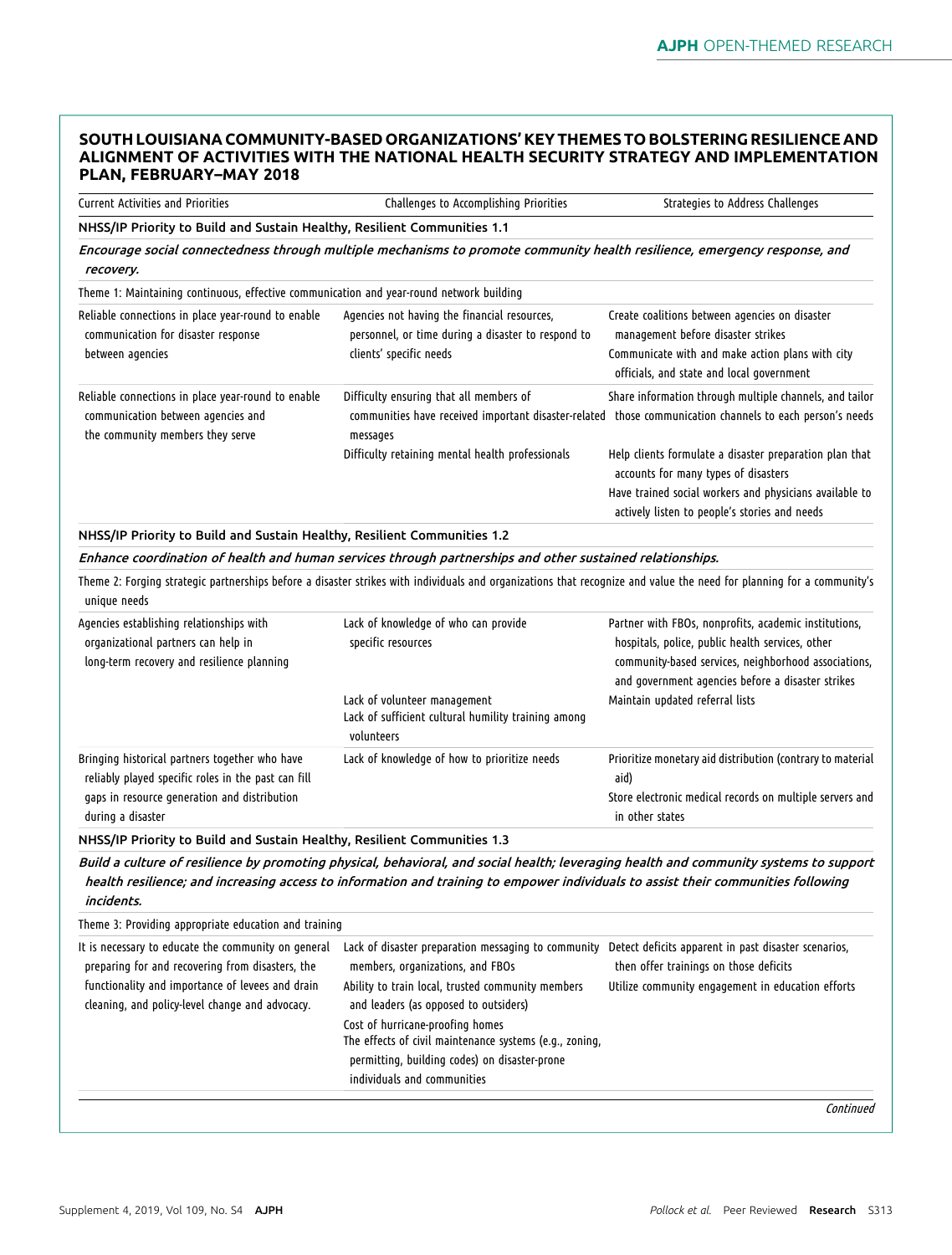## Continued

| <b>Current Activities and Priorities</b>                                                                                                                                                | Challenges to Accomplishing Priorities                                                                                                                                             | Strategies to Address Challenges                                                                                                                          |
|-----------------------------------------------------------------------------------------------------------------------------------------------------------------------------------------|------------------------------------------------------------------------------------------------------------------------------------------------------------------------------------|-----------------------------------------------------------------------------------------------------------------------------------------------------------|
| Theme 4: Building an integrated system that enables rapid disaster response                                                                                                             |                                                                                                                                                                                    |                                                                                                                                                           |
| A resilient culture is determined in part by<br>how quickly government agencies and volunteers in<br>construction, mental health, and legal sectors are<br>able to respond to disasters | Lack of knowledge of services available in disaster<br>scenarios (e.g., mental health, social services,<br>partnerships, resources for people who are<br>incarcerated or disabled) | Compile city or statewide disaster plans and make them<br>readily available to the public                                                                 |
|                                                                                                                                                                                         | The effects of disaster on agencies (e.g.,<br>loss of office space, staff displacement)                                                                                            | Bolster disaster preparedness among staff at agencies                                                                                                     |
|                                                                                                                                                                                         | Disappearing infrastructure and economic<br>opportunity in low-lying areas                                                                                                         | Collaborate with Indigenous communities in low-lying<br>areas facing seawater encroachment to fund relocation<br>efforts, divert water, and elevate homes |
|                                                                                                                                                                                         | Displacement because of climate change mitigation<br>efforts in Coastal Louisiana                                                                                                  | Fund home elevation in areas facing recurrent flood risks                                                                                                 |

Note. FBO = faith-based organization; NHSS/IP = National Health Security Strategy and Implementation Plan.

2016 Great Flood in Baton Rouge, thus offering particularly valuable insights.

Interviewees reported the following key themes related to bolstering resilience: (1) maintaining continuous, effective communication and year-round network building with other agencies; (2) forging predisaster strategic partnerships with individuals and organizations that recognize and value the need for planning for a community's unique needs; (3) providing appropriate education and training; and (4) building an integrated system that enables rapid disaster response. These themes closely align with NHSS/IP Strategic Objective 1 (Build and Sustain Healthy, Resilient Communities).

We were not surprised that interviewees repeatedly called attention to the importance of cross-sector collaboration, planning, and preparation. Diverse coalition approaches to addressing disasters represent leading opportunities to bolster community resilience.<sup>9</sup> Although the importance of forging partnerships before a disaster strikes has been previously reported, $^{22}$  our interviewees provide new insight on partnership and trust building with community members, FBOs, nonprofits, academic institutions, hospitals, police, public health services, neighborhood associations, and government agencies. CBO interviewees reported that preventive coordination across such sectors contributes to planning and response systems that react to disasters quickly, equitably, and effectively, thus contributing to greater overall

community resilience. Such efforts have been vital to disaster recovery after Hurricanes Katrina in Louisiana and Rita in Houston, Texas.<sup>23</sup> CBO respondents also noted that successful, strategic, prevention-focused partnerships often do not form organically because of limited financial resources, personnel, and competing immediate priorities.

Community engagement was identified by respondents as essential to advancing community resilience and public health security goals, but few operational models exist, especially within public health departments.24 Communityengaged strategies are emphasized by the NHSS/ IP and previously published literature<sup>22,24–28</sup> and may merit ongoing attention and further research to determine how best to replicate elements that are successful in disaster-at-risk areas of the United States and the world.

In this South Louisiana study where communities face frequent threats from climate change, rising sea level, and structural inadequacies to mitigate risk, interviewees highlighted the importance of educating the community on disaster-related topics and advocating preparedness before disasters.

The CPPR-approach we undertake in this study may potentially be considered a mechanism for community self-study and capacity building to better identify and address community risks. We further build on the potential of CPPR and our emerging understanding of community resilience by integrating the interview results in the design of an agency-level coalition-building

intervention and randomized controlled trial.<sup>17</sup> By strengthening interagency relationships between sectors, we hope to test in phase II of C-LEARN (in progress) whether agencies are better equipped to support each other and address their communities' diverse needs.

## Limitations

This study is limited in several areas. First, a directed content analysis approach was the chosen methodology for data analysis because NHSS/IP Objective 1 aligns closely with our research; however, in this approach, data analysts may be more likely to find evidence that is supportive of NHSS/IP than nonsupportive. Second, 47 agencies are represented in this article. CBOs in South Louisiana who were not interviewed, including the 19 contacted to participate, may have offered unique or competing views that may differ from the perspectives in this article. Third, we used NHSS/IP 2015–2018 as an analysis guide. NHSS/IP 2019–2022 was released after this article was initially submitted for review.

# Public Health Implications

Disasters such as hurricanes, floods, and oil spills are a significant public health concern, especially to underresourced communities. Our interviewees in at-risk communities identified that before, during, and after disasters, CBOs may fill vital roles in fostering community resilience through cross-sector